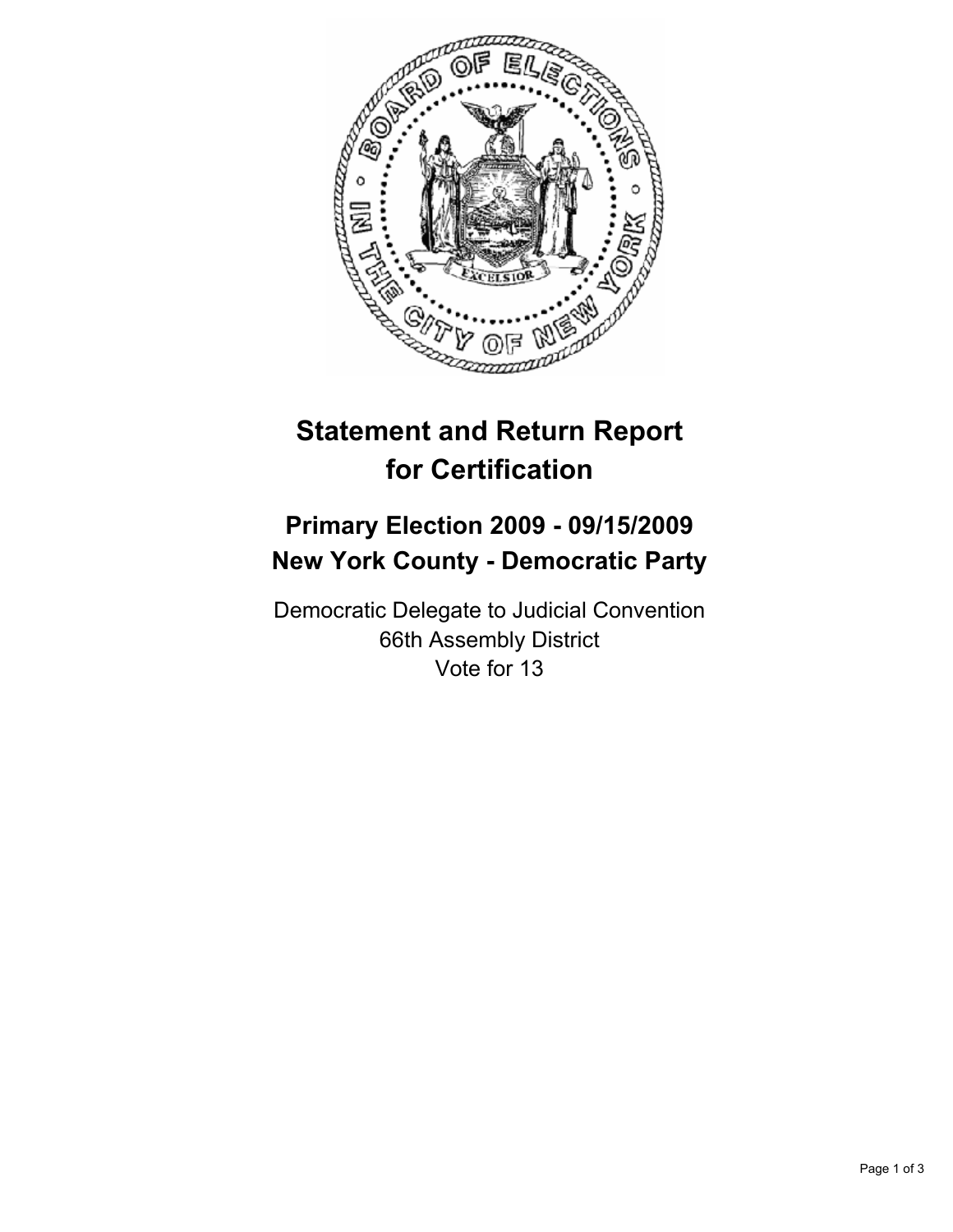

## **Assembly District 66**

| <b>EMERGENCY</b>              | 92     |
|-------------------------------|--------|
| ABSENTEE/MILITARY             | 274    |
| <b>AFFIDAVIT</b>              | 74     |
| <b>CAROLRUTH FEINMAN</b>      | 3,368  |
| <b>BARBARA STEINBERG</b>      | 3,407  |
| <b>KATHERINE WOLPE</b>        | 3,291  |
| <b>LOIS RAKOFF</b>            | 2,828  |
| <b>FRIEDA K BRADLOW</b>       | 2,857  |
| <b>ARTHUR Z SCHWARTZ</b>      | 2,605  |
| JONATHAN L GEBALLE            | 2.248  |
| <b>MAUREEN REMACLE</b>        | 2,663  |
| <b>KEEN BERGER</b>            | 2,553  |
| <b>HARRY MALAKOFF</b>         | 2,446  |
| <b>LORNA GOTTESMAN</b>        | 2,974  |
| <b>ALISON GREENBERG</b>       | 2,847  |
| ELLEN M PETERSON-LEWIS        | 2,499  |
| <b>JULIE S NADEL</b>          | 3,155  |
| <b>CATHERINE COLLINS</b>      | 2,531  |
| <b>JAMES A STRATTON</b>       | 1,884  |
| <b>JOHN R SCOTT</b>           | 1,941  |
| <b>GAYLE-RENEE FRIED</b>      | 2,237  |
| <b>JEANNE M WILCKE</b>        | 2,209  |
| <b>SUSAN BARRIE</b>           | 2,324  |
| DAVID J KARLIN                | 1,847  |
| <b>CAROLINE STONE KEATING</b> | 2,299  |
| SHEA M HOVEY                  | 1,788  |
| <b>CATHERINE MCVAY HUGHES</b> | 2,173  |
| <b>IAN R DUTTON</b>           | 1,596  |
| <b>Total Votes</b>            | 62,570 |